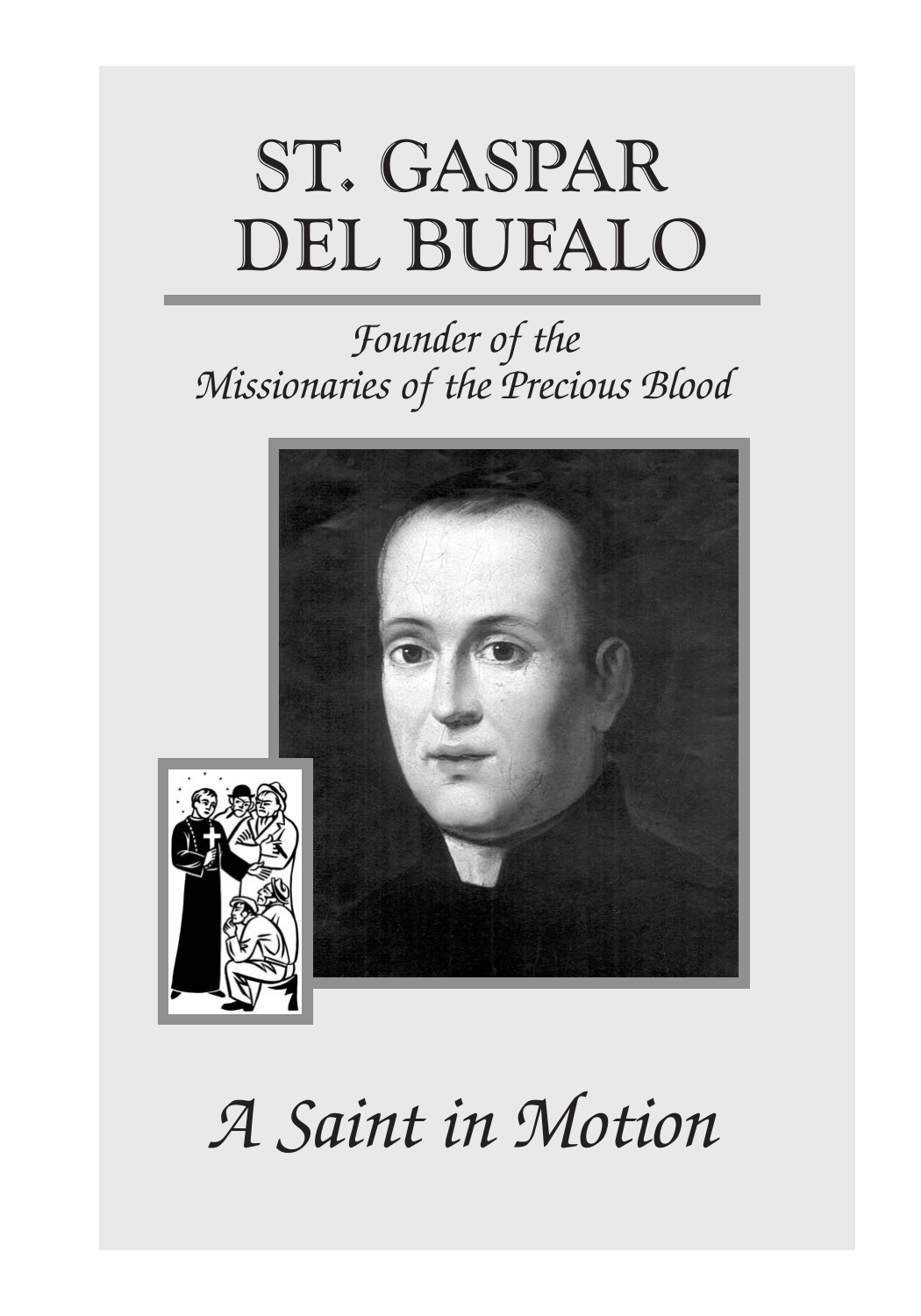

**T** t is necessary<br>to send **L** to send out workers everywhere, so that the earth will be cleansed in the Divine Blood."

- St. Gaspar del Bufalo

#### *St. Gaspar del Bufalo: A Saint in Motion*

is produced by the Cincinnati Province of the Missionaries of the Precious Blood. The Missionaries of the Precious Blood is a religious society of priests, brothers and lay associates founded in 1815 by St. Gaspar del Bufalo. Society members work as missionaries in parishes in the U.S. and abroad, in education and in a wide range of apostolates, promoting the cause of God's reconciliation worldwide through the ministry of the Word of God.

For more information about our Congregation, please visit our website at **http://cpps-preciousblood.org** or contact the Cincinnati Province of the Missionaries of the Precious Blood, 431 E. Second St., Dayton, OH, 45402-1764 (phone 937-228-9263).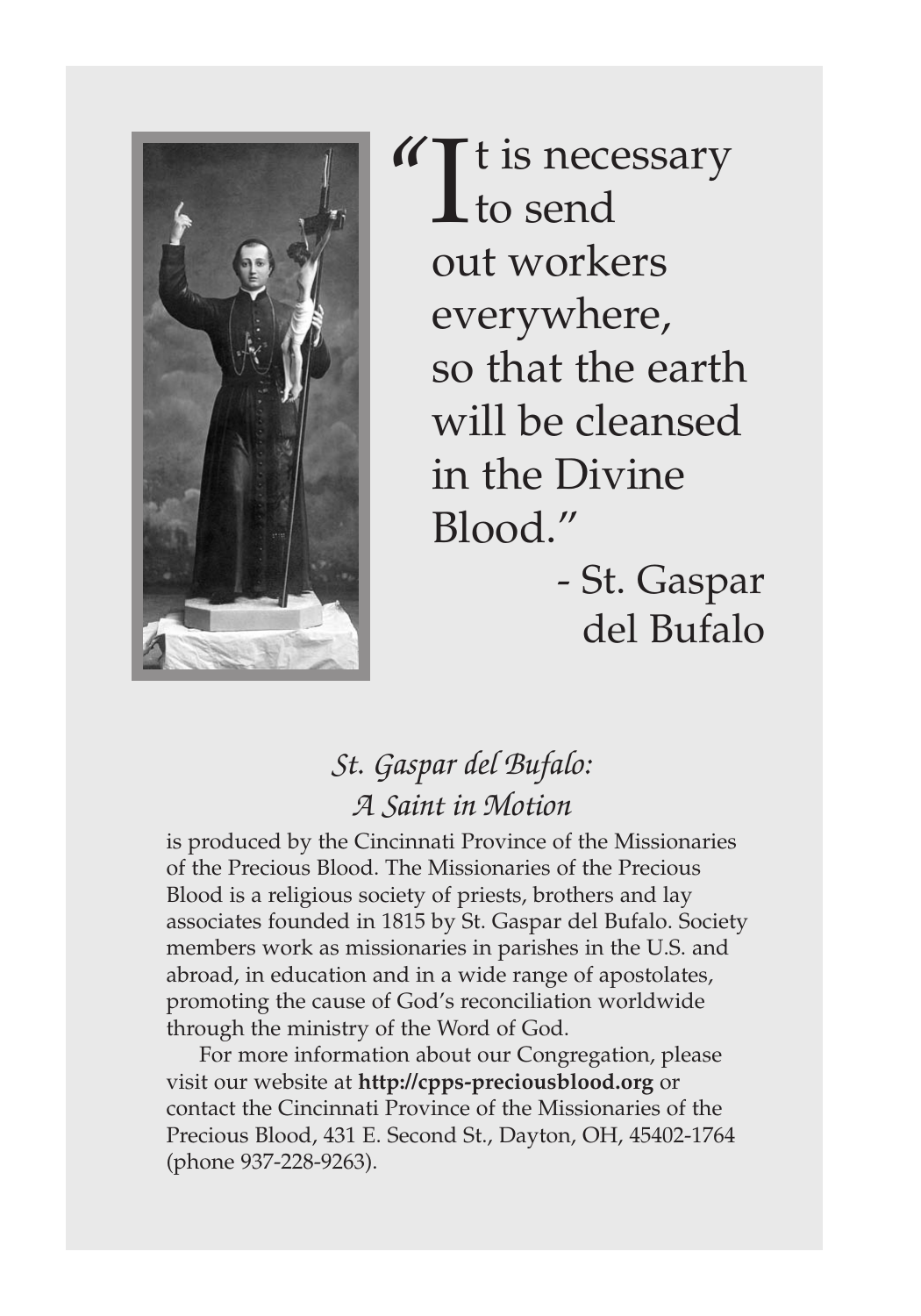

**Canonization banner of St. Gaspar del Bufalo.**

### ST. GASPAR DEL BUFALO: *A Saint in Motion*



In many<br>parishes<br>world served by n many parishes around the Missionaries of the Precious

Blood, there is a painting or statue of St. Gaspar del Bufalo, the founder of the Missionaries of the Precious Blood. But anyone who ever painted his portrait or sculpted his image got it wrong, because none of the images of St. Gaspar are moving.

The little saint was a dynamo, a rushing river of new ideas, a perpetual motion machine. Although prayer empowered everything he did, his was not a monastic life, contemplative and silent. He was always happiest when he was out among the children of God, whether they were devout Catholics or those who had never heard the Word.

Born on the Feast of the Epiphany, January 6, 1786, in Rome, Gaspar Melchior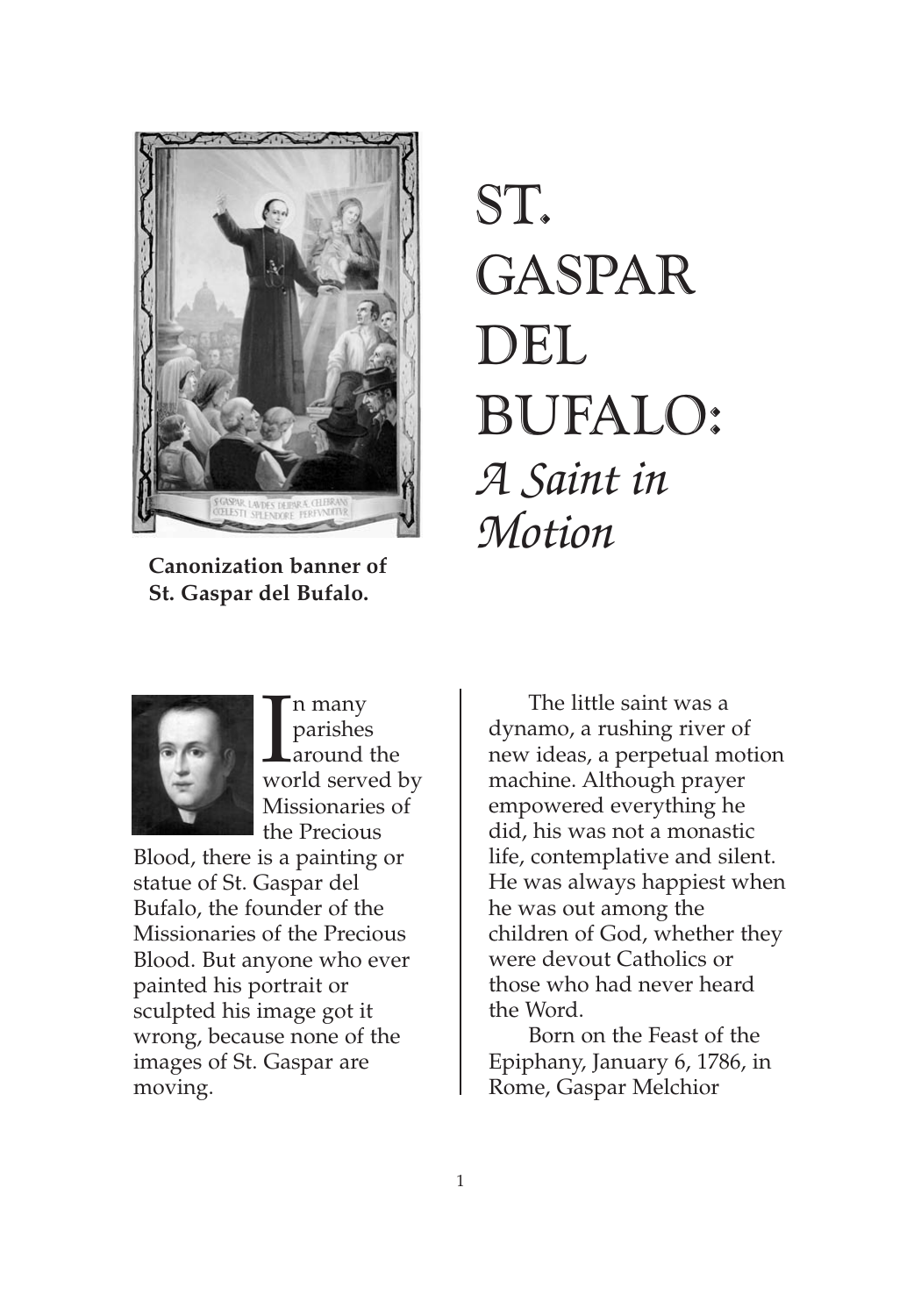Balthazar del Bufalo was named after the three Magi who visited the Christ child. It was an apt name for a man who would spend his life on a quest to fulfill the will of God, constantly on the move as a missionary.

He was raised in the bustle and activity of the

|                  | Γt            |
|------------------|---------------|
| "I cannot,       | by            |
|                  | a f           |
| I must           | en            |
|                  | wl            |
| <b>not</b> and I | da            |
| will not,"       | th            |
|                  | an            |
| St. Gaspar       | pr            |
|                  | <sub>SO</sub> |
| said to the      | in            |
| Napoleonic       | da            |
|                  | W(            |
| government,      | pr            |
|                  | sp            |
| as he refused    | tea           |
| to sign an       | hi            |
|                  | de            |
| oath of          | de            |
|                  | W(            |
| allegiance.      | he            |
|                  | $f_{\Omega}$  |

Eternal City *his father,* failed trepreneur ho had dabbled in e theater and in ofessional ccer (even those uys, there ere pfessional orts ams), and s mother, a evout and evoted oman who held the **⊐** family

together. When Gaspar was still a young boy, the family moved to the Palazzo Altieri, in the heart of Rome, so that Gaspar's father could take a job as a cook for a family with royal connections.

Gaspar always knew his calling. While still a 17-yearold student at the Collegio Romano, Gaspar was already preaching and teaching in his parish, where some complained that the seminarian was overstepping his bounds.

"Seminarian del Bufalo does better than I" in preaching, the pastor serenely replied.

While Gaspar was learning, he was also active in several ministries. He visited the sick and the poor, often stopping at a bakery first to buy a sweet treat to share with them. He offered constant encouragement to others, and founded a young persons' religious organization whose members prayed and did charitable work together. He had the gift, said one of his biographers, Amilcar Rey, of multiplying time, "of forcing his day to expand to include everything his busy mind could imagine."

Gaspar was ordained in 1808, and soon after formed an evening society for the laborers and farm workers who came into Rome from the countryside to sell their wares. He wanted to bring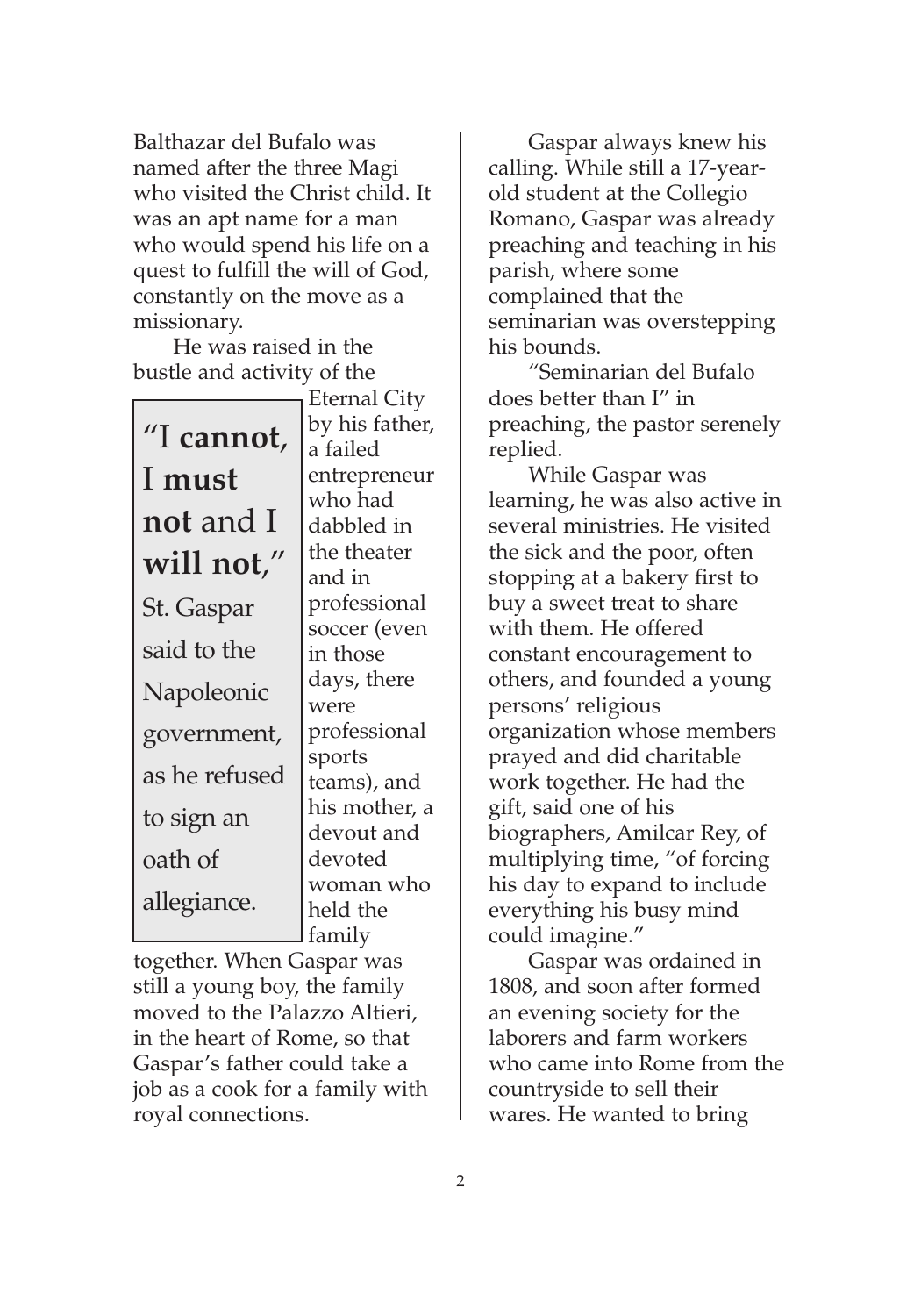them back to the Church, and to show those who slept in the streets of Rome that they had value.

Soon after, he faced his first crisis as Napoleon swept into power in the Papal States. The anti-clerical Napoleonic government was demanding that priests sign an oath of allegiance to Napoleon. "I cannot, I must not and I will not," Gaspar replied. His declaration began four years of exile and imprisonment. Even the pope, Pius VII, was forced from Rome at the same time.

During that time of exile, Gaspar's beloved mother died, which added immeasurably to his misery. Away from home, unsure about his future, unable to continue in the ministries that meant so much to him, Gaspar struggled against despair.

It was a defining time in his young life as a man and as a priest, writes Italian author Mario Spinelli, who authored a 1996 biography of the saint. "Life would not be stingy with trials for Gaspar," Spinelli writes. "But that moment was surely the severest, and his soul was to emerge forged and brilliant,

### *To Learn More About St. Gaspar*

A more detailed story of the life of St. Gaspar, founder of the Missionaries of the Precious Blood, can be found in the biography *No Turning Back,* by Mario Spinelli (Fr. John Klopke, C.PP.S., translator).

The work was commissioned by the Italian Province of the Missionaries of the Precious Blood. Fr. Robert Schreiter, C.PP.S., and Fr. Raymond Cera, C.PP.S., edited the English version.

*No Turning Back* is available for \$8 plus \$3 shipping and handling from the Precious Blood Resource Center, St. Charles Center, 2860 U.S. 127, Carthagena, Ohio, 45822.

A daily calendar featuring the writings of St. Gaspar, *St. Gaspar del Bufalo: Our Daily Companion*, compiled by the Moderator General, Fr. Barry Fischer, C.PP.S. is also available, for \$10 plus \$3 shipping and handling.

The images of St. Gaspar in this publication were taken from *Saint Gaspar Del Bufalo in the Arts,* by Fr. Milton Ballor, C.PP.S., also available from the Resource Center, for \$30 plus \$3 shipping and handling.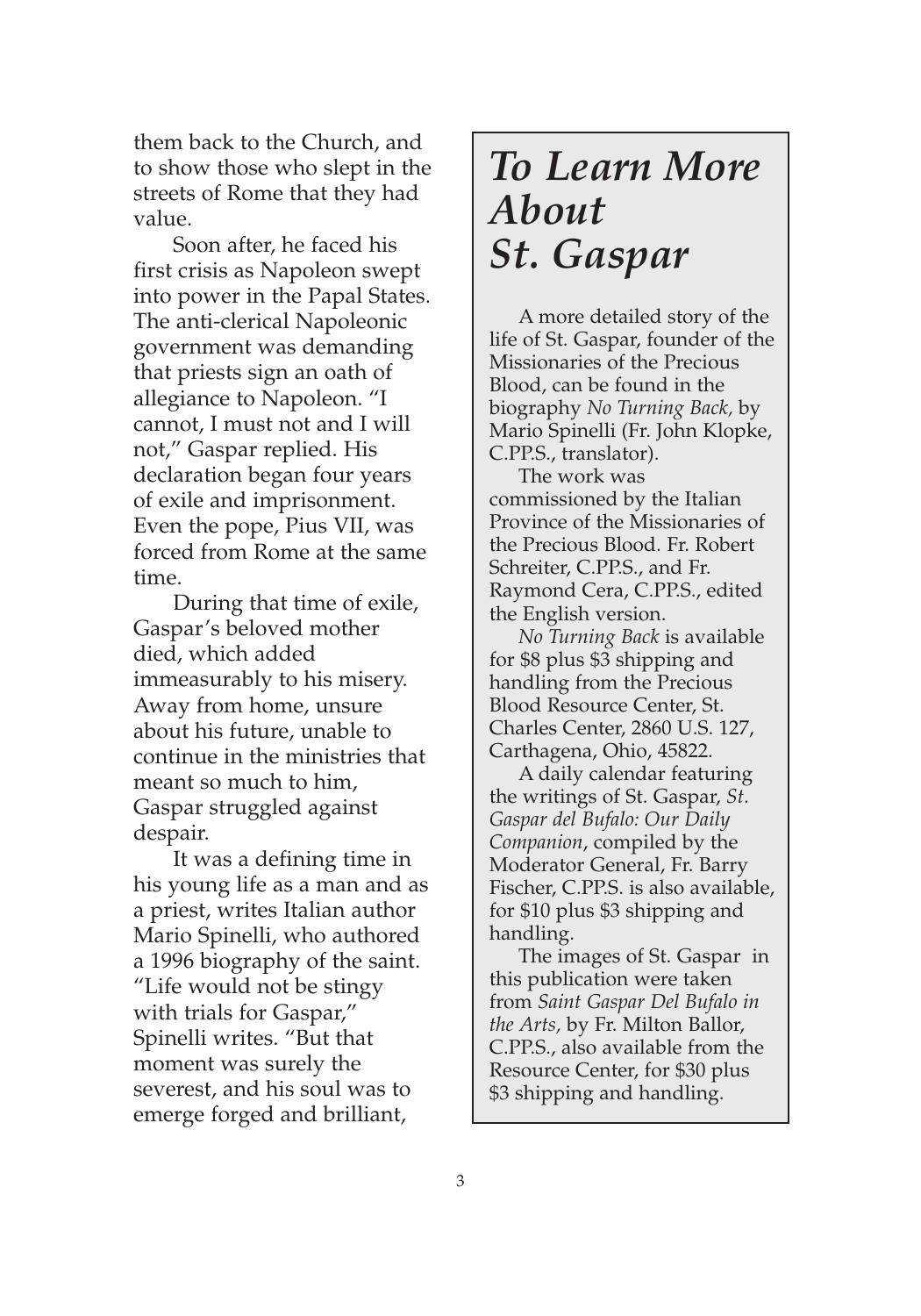

ready for an undertaking without limits in the service of God, the Church, his brethren and his own sanctification."

In 1814, with Napoleon's rule over, the Pope returned to Rome, and Gaspar with him. He threw himself into the new work of preaching missions with his friend, Don Gaetano Bonanni, who had formed a society of preachers called the Gospel Workers.

While preaching a mission in the town of Giano with the Gospel Workers, Gaspar saw for the first time the Abbey of San Felice (St. Felix), which had been used then abandoned by the Benedictines and the Augustinians during its long life. With its beautiful and serene setting, it was, he

thought, the perfect home for the new missionary society he felt driven to form.

Of course, an abandoned 10th century monastery would be a money pit, and Gaspar faced his share of temporal problems in fixing it up, getting the money to run it, and dealing with the local bishop, who wasn't sure he wanted this new congregation in his midst. With the help of local people, Gaspar himself laid brick and whitewashed walls.

Even his close friends in the priesthood did not necessarily want to follow him to Giano, Spinelli writes: "It was one thing to give missions then return home (to Rome). It was quite another thing to become full-time apostolic militants, like soldiers chosen to be stationed in an advance post with endless territories to defend or reconquer, as Gaspar wanted."

But he would not be discouraged. And on Aug. 15, 1815, to the music of pealing bells, and with the countryfolk who had helped him by his side, Gaspar opened the first house of his new Congregation of the Missionaries of the Most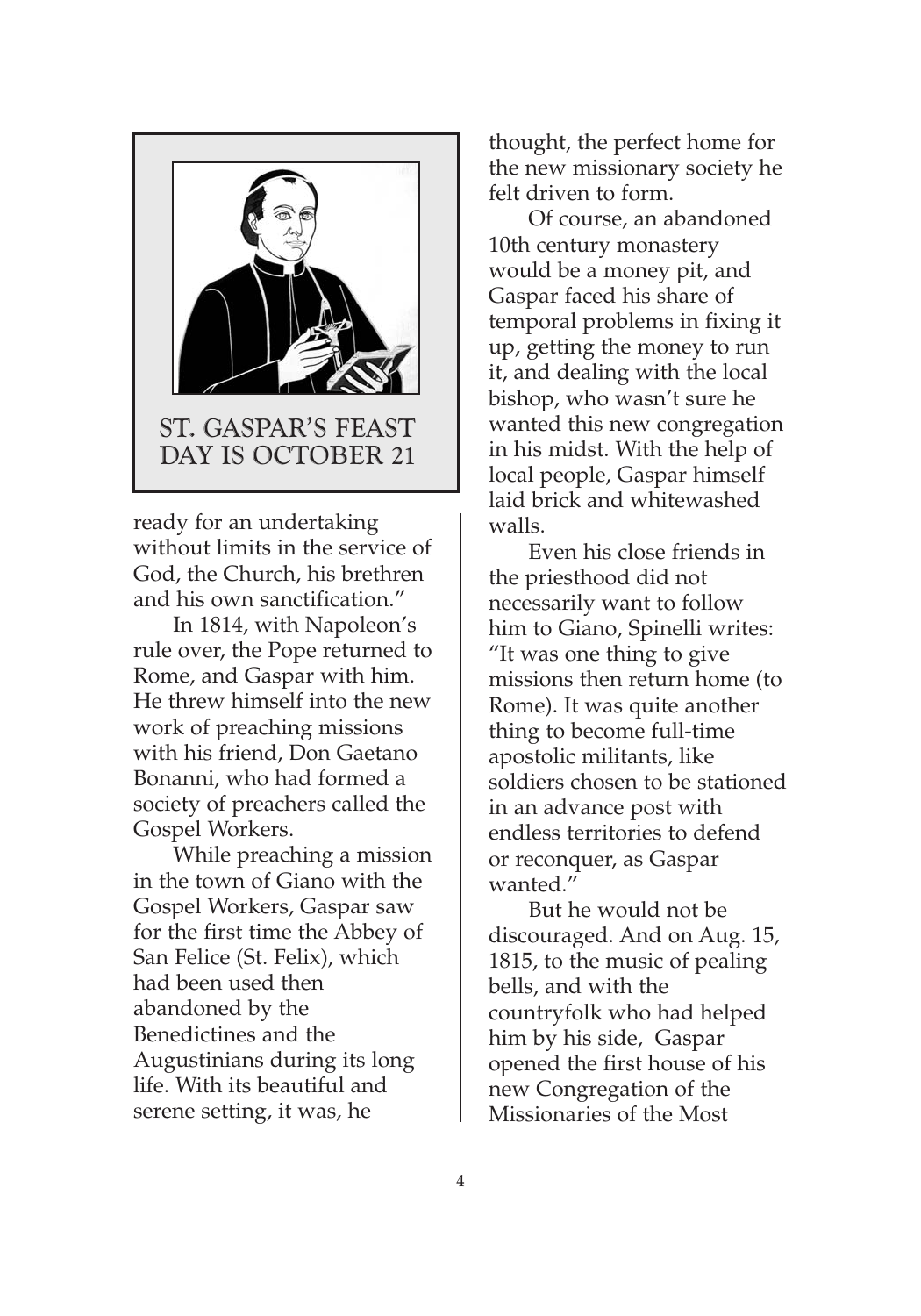Precious Blood (C.PP.S.).

There were only four of them, including Gaspar. But their good works soon spread through what is now central Italy, as they preached mission after mission, lighting fires of faith among the people in the countryside. In those days a mission would last two weeks, opening with the bishop or his representative meeting the C.PP.S. missionaries at the edge of town.

They would then process to the village church with all the people following, accompanied by the sound of ringing church bells. During the day, the missionaries would station themselves in a popular piazza in town, drawing attention to the mission. At night they would preach, offering special sessions to working men, and religion lessons to the children. They visited the sick and those imprisoned, so that the Word would be carried to all. It was an all-out, ambitious effort, so characteristic of the little saint.

In the years that followed, he opened new houses for his missionaries, 15 in his lifetime, and saw his



**Stained glass window of St. Gaspar at Our Lady of Good Counsel Church, Cleveland.**

**Throughout his** life Gaspar struggled with poor health and an anxious spirit. Underneath his iron convictions, Gaspar was a fearful man.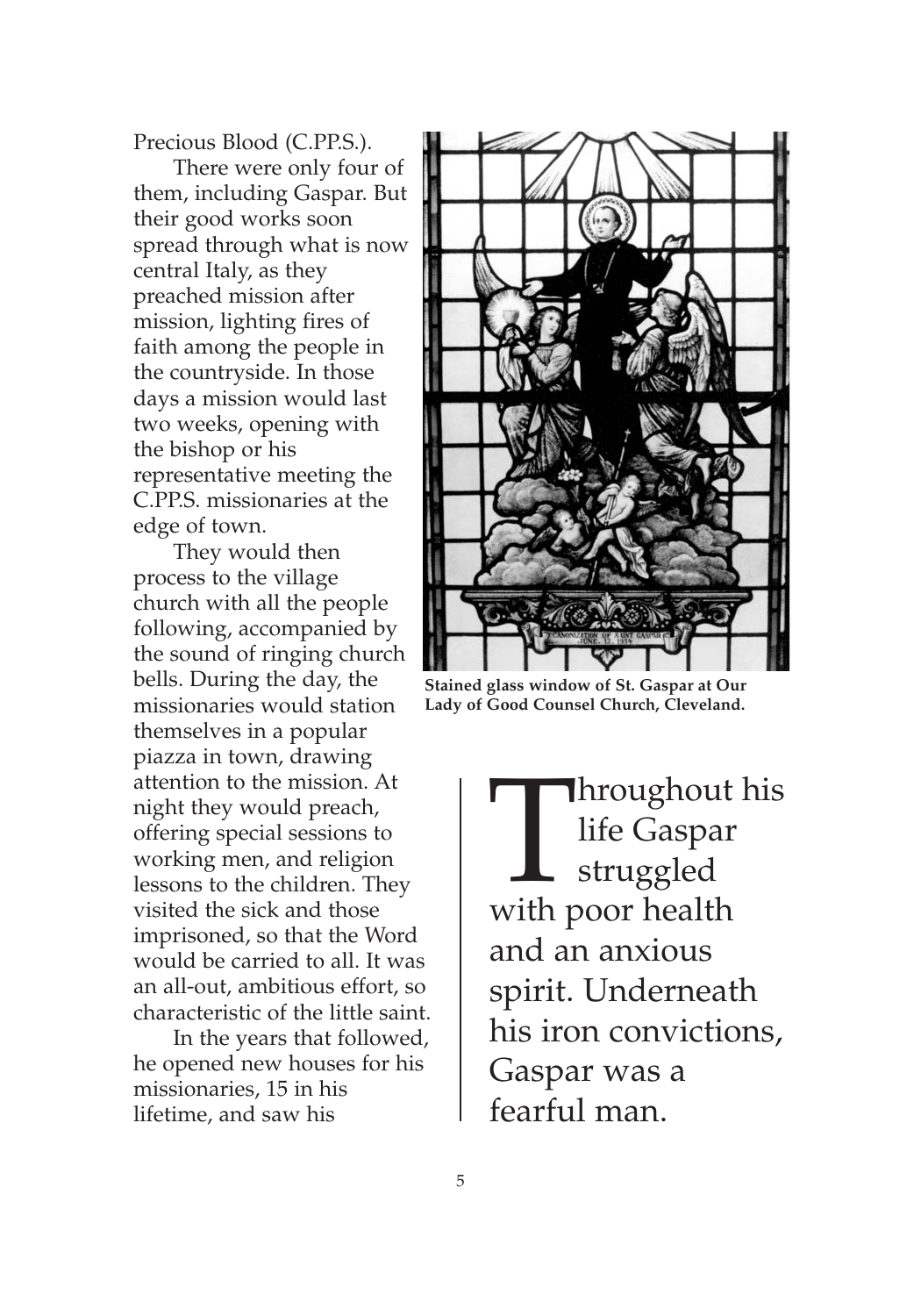

**Statue of St. Gaspar protecting the victims of violence, located on a hillside outside the village of Patrica, Italy.**

congregation grow. He stepped forward when the countryside fell into the grip of bandits who robbed and murdered at will, negotiating a peace with the *banditi* and saving the town of Sonnino, whose people still claim Gaspar as their personal saint (Pope Pius VII had threatened to raze the town, which had become the bandits' headquarters, but Gaspar begged for the chance to try to save it).

The way was not easy for Gaspar. He was often threatened, both emotionally

and physically, by those in the anti-clerical movement of the day. They printed pamphlets outlining arguments against his preaching and plastered the towns where he had planned a mission with mocking posters that cast the missionaries as a comic theater troupe.

Gaspar faced other problems as well. He wanted his congregation to live modestly, but many times money was too tight and Gaspar did not know how he was going to feed his growing flock. "Lord, give us your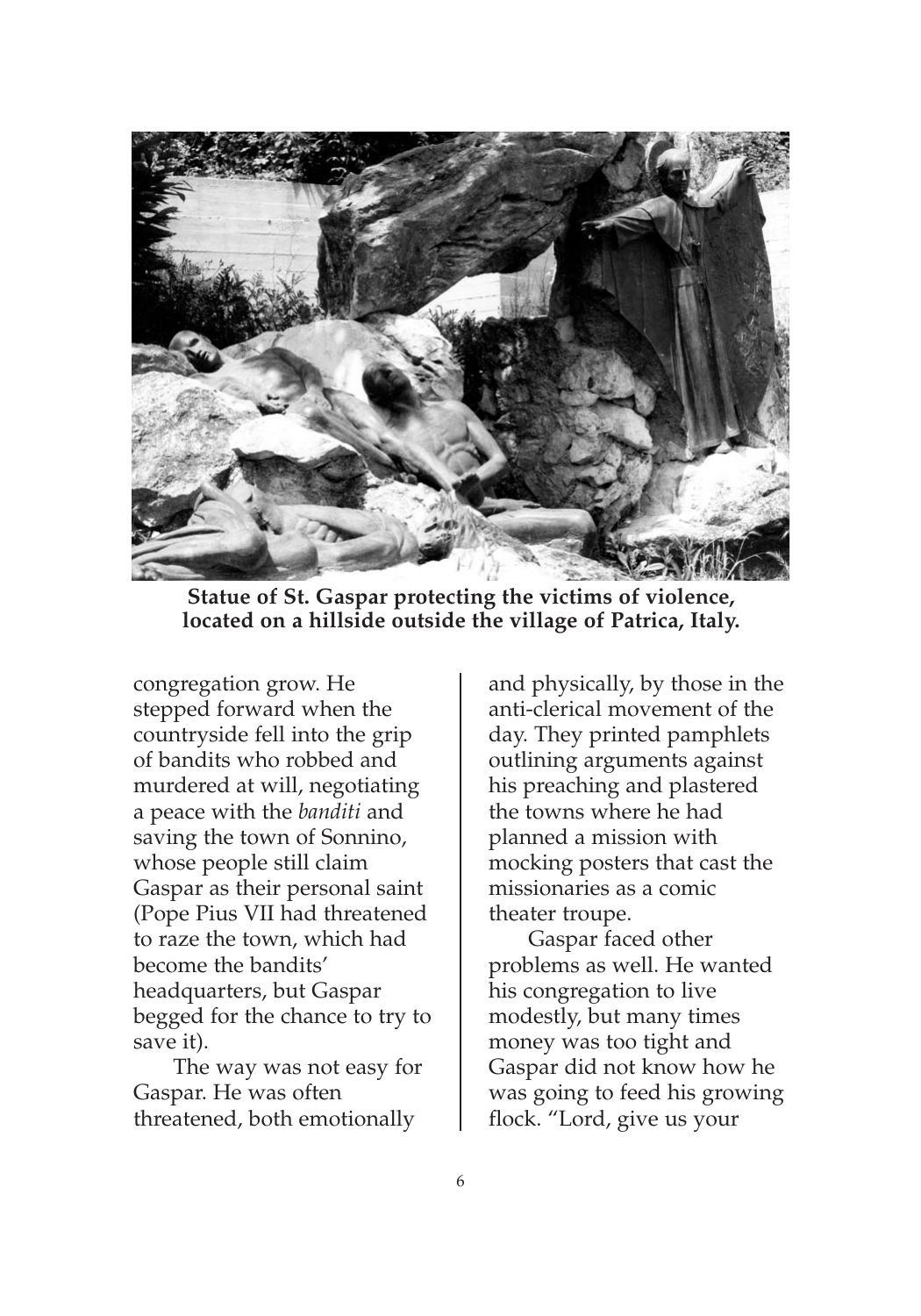grace and some small change," Gaspar would pray, as sporadic income trickled into the C.PP.S. houses.

He also had to deal with the problems that come along with leading any group of people – fractious, opinionated, discontented people can be found in a religious society too. Fellow priests not a part of his congregation accused him of pride, hypocrisy and ambition. Even popes questioned Gaspar harshly and often about the sincerity and purpose of his Congregation.

Through it all, he inspired others to follow him, always expanding his circle. Early on, the Congregation included lay brothers. Also, through the preaching of Gaspar, a young woman named Maria de Mattias was moved by the spirituality of the Precious Blood to found the Sister Adorers of the Blood of Christ in Acuto, Italy, in 1834 (Maria was canonized in 2003).

Gaspar accomplished so much, and he did it with so little – throughout his life he struggled with poor health and an anxious spirit. Underneath his iron convictions, Gaspar was a

fearful man whose missionary work ran counter to his meekness. Gaspar suffered from insomnia all his life. He spent his sleepless nights writing or praying, stretched out on his bed with his eyes wide open in the dark.

From this physically frail, emotionally charged little man came great things, and through him, his followers said, God worked many miracles. There was about him an air of one who lives with his eyes on heaven. As he prayed, other members of his Congregation said they would see the light of heaven about him; if Gaspar was praying in his room, the light generated by his conversation with God would shine through the cracks in his door. Gaspar preached with a fervor and intensity that convinced those who heard him that they were truly listening to a man of God. "There was more to it than words," said his first successor in the C.PP.S., Don Biagio Valentini.

Gaspar died on Dec. 28, 1837, in Rome, where he had spent the previous summer ministering to those affected by an epidemic of cholera. The physician who examined him said Gaspar died a victim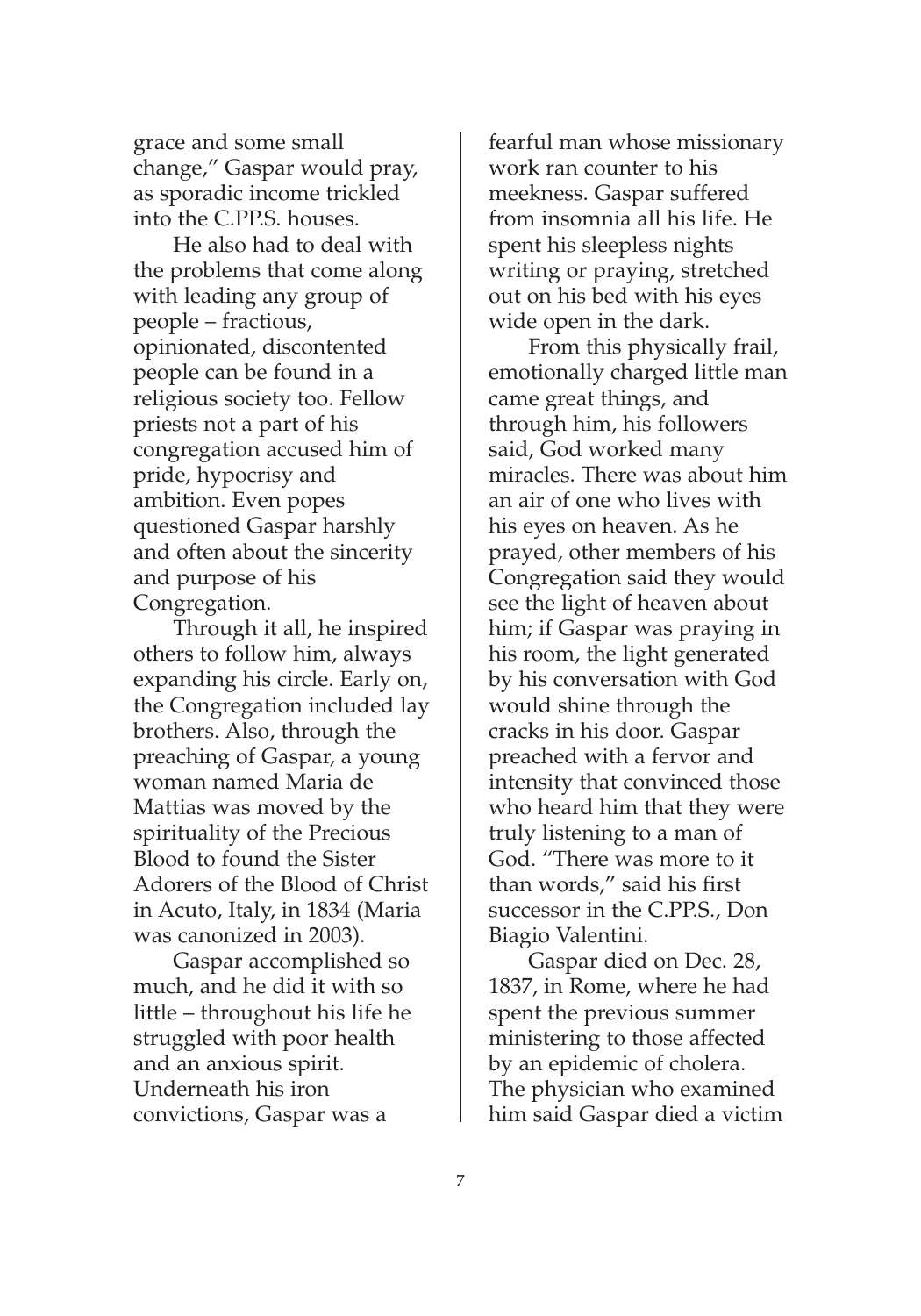of charity, worn out from his work for others.

The cause for his sainthood began just two years after his death. Gaspar was beatified in 1904, and, in 1954, with Missionaries from around the world gathered in St. Peter's Square, he was canonized by Pope Pius XII.

Gaspar's work continues through his Missionaries throughout the world, through the lay people who study his life and through all those who pray to him for

support and guidance. Gaspar never turned back. Weakened by ailments, called a fanatic or a fool by people who should have supported him, imprisoned and impoverished, challenged at every turn, his answer to God's call was always yes. His followers continue to turn to him for inspiration, as they fulfill the wish he once expressed: "I wish that I could have a thousand tongues to endear every heart to the Precious Blood of Jesus."



**The tomb of St. Gaspar, in Santa Maria in Trivio Church, Rome.**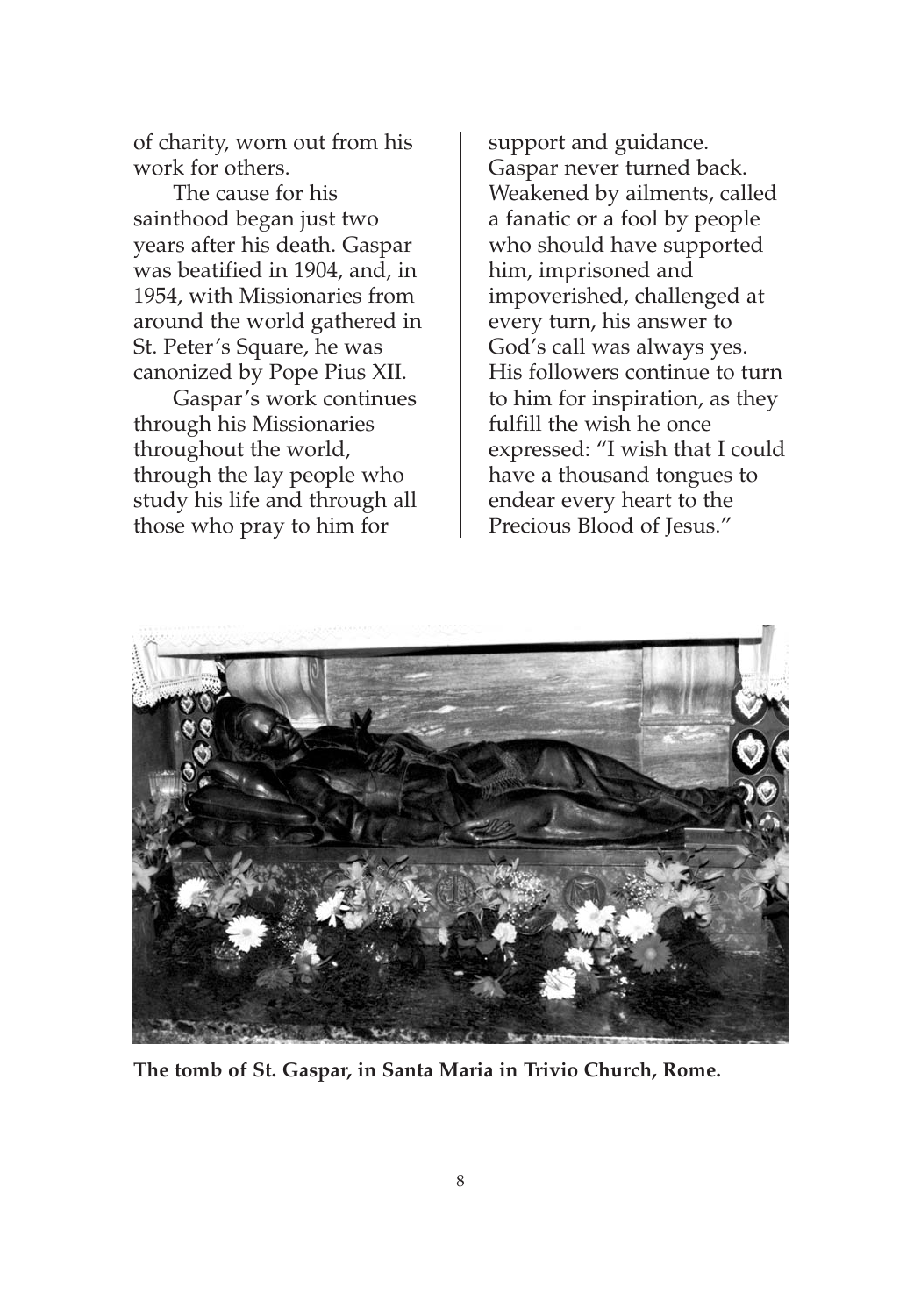### *St. Gaspar's Message Still Resonates*

S<sub>lesus</sub> t. Gaspar's message and his ceaseless devotion to the Precious Blood of Jesus remain relevant to the Missionaries and to the people they serve still today, said Fr. Angelo Anthony, C.PP.S. the director of the Cincinnati Province of the Missionaries of the Precious Blood.

"When I think of the impact the life of St. Gaspar can have in our own day, I recall something that Fr. Raymond Cera, C.PP.S., wrote concerning the scope of St. Gaspar's vision of the Precious Blood: 'For Gaspar the Blood of Jesus was not merely a "devotion" (like so many others) but the compendium of our whole religious creed, the secure way to obtain personal sanctity, the yeast that would ferment all of society, the real stimulus for any apostolic activity,'" Fr. Anthony said.

No other cure for the world's troubles has come forward since the time of Gaspar, Fr. Anthony said. Jesus' endless stance of forgiveness and his call to each of his people to live a life of service remain a beacon to all

Christians, as they were to St. Gaspar.

"When there are so many voices in the world today calling out for our attention; when there are so many abuses against the sacredness of life; when there are so many people looking for healing and hope and a true and lasting peace, the Precious Blood of Jesus is offered to us each day as the foundation and focus of our lives," Fr. Anthony said.

"Who of us does not stand in fear at the disturbing reports that we hear night after night on the evening news? The Blood of Christ is that anchor which helps us to put things into perspective and keeps us from being tossed about aimlessly in the storms of life.

"I have heard it said that our primary vocation as Christians is to be people of hope. St. Gaspar knew this at the depths of his heart, not giving up on anyone, for the mercy of God knows no end. Each of us, whose lives have been stained in the Blood of Christ, is called to be an anchor of hope, a beacon of truth, a harbor for the weary."